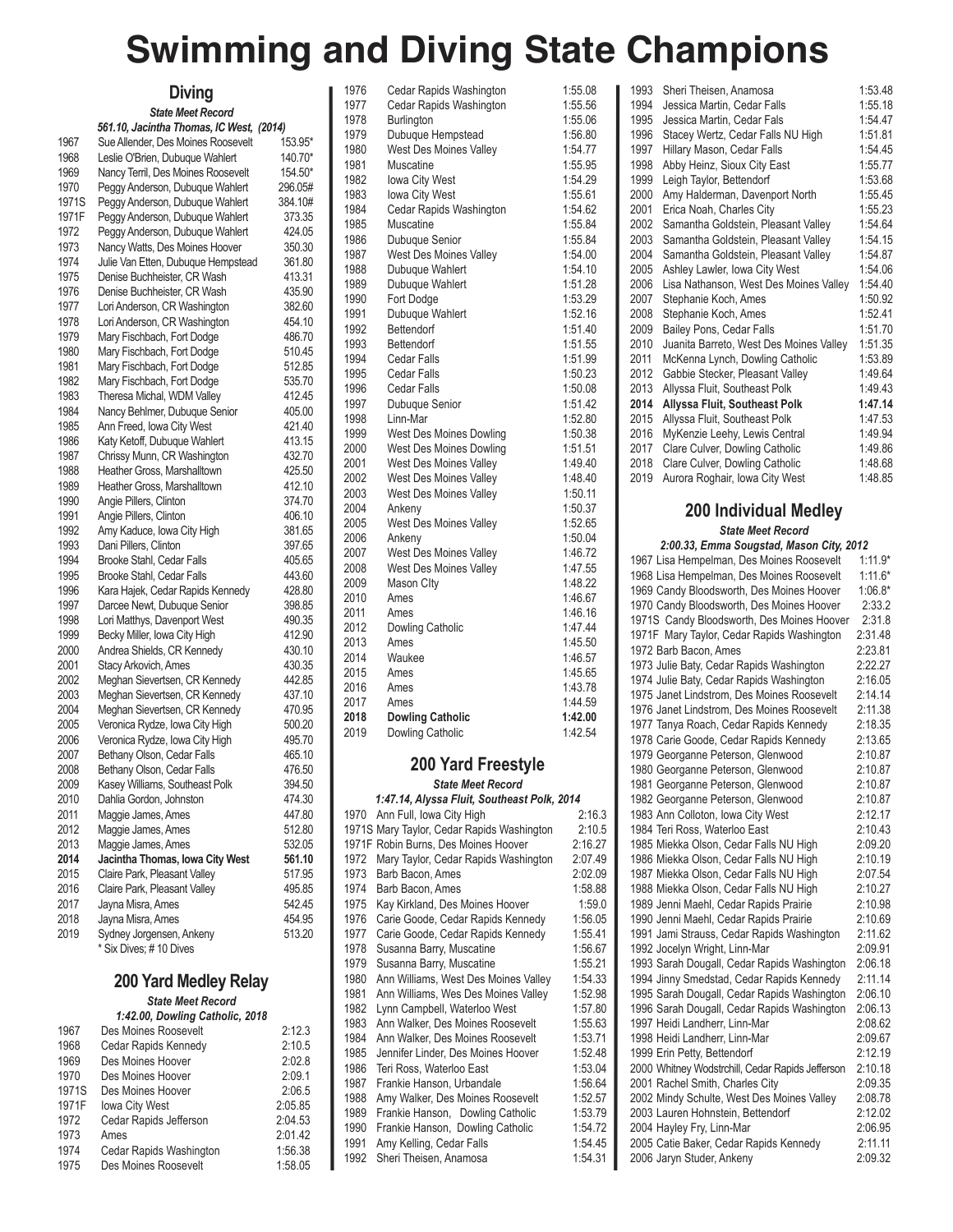| 2007 Danielle Harris, West Des Moines Valley | 2:06.98 |
|----------------------------------------------|---------|
| 2008 Danielle Harris, West Des Moines Valley | 2:04.24 |
| 2009 Molly Coonce, Bettendorf                | 2:05.84 |
| 2010 Allison Orvis, Decorah                  | 2:05.32 |
| 2011 Emma Sougstad, Mason City               | 2:03.14 |
| 2012 Emma Sougstad, Mason City               | 2:00.33 |
| 2013 Sydney Angell, Pleasant Valley          | 2:04.52 |
| 2014 Kelsey Drake, Linn-Mar                  | 2:02.05 |
| 2015 Lexi Horner, Johnston                   | 2:05.04 |
| 2016 Lexi Horner, Johnston                   | 2:02.31 |
| 2017 Sophie Sorenson, Ames                   | 2:03.53 |
| 2018 Mary Martin, Dowling Catholic           | 2:02.96 |
| 2019 Scarlet Martin, Dowling Catholic        | 2:02.56 |
| * 100 Yard Individual Medley                 |         |

## **50 Yard Freestyle** *State Meet Record*

## *22.51, Maddie Gehrke, Waukee, 2014*

| 1967  | Jana Greig, West Des Moines Valley          | :28.6  |
|-------|---------------------------------------------|--------|
| 1968  | Jana Greig, West Des Moines Valley          | :27.7  |
| 1969  | Nan West, Davenport Central                 | :26.6  |
| 1970  | Leslie Davidsen, Iowa City West             | :26.9  |
| 1971S | Peggy Anderson, Dubuque Wahlert             | :26.0  |
| 1971F | Peggy Anderson, Dubuque Wahlert             | :25.94 |
| 1972  | JoEllen Kelley, Cedar Rapids Jefferson      | :25.99 |
| 1973  | Patti Schropp, Des Moines Roosevelt         | :25.41 |
| 1974  | Liz MacBride, Ames                          | :25.64 |
| 1975  | Liz MacBride, Ames                          | :25.17 |
| 1976  | Rene Sullivan, Cedar Falls                  | :24.70 |
| 1977  | Rene Sullivan, Cedar Falls                  | :24.69 |
| 1978  | Krista Peterson, Iowa City High             | :24.77 |
| 1979  | Diane Kellenberger, CR Washington           | :24.90 |
| 1980  | Diane Kellenberger, CR Washington           | :24.80 |
| 1981  | Debbie Wells, West Des Moines Valley        | :25.27 |
| 1982  | Anne Packard, Dubuque Senior                | :24.70 |
| (Tie) | Renee Bunger, Cedar Falls NU High           | :24.70 |
| 1983  | Anne Packard, Dubuque Senior                | :24.58 |
| 1984  | Renee Bunger, Cedar Falls NU High           | :24.59 |
| 1985  | Cris Ahmann, Muscatine                      | :24.54 |
| 1986  | Jenni Adams, Cedar Rapids Kennedy           | :24.71 |
| 1987  | Barb Pranger, Davenport Assumption          | :24.22 |
| 1988  | Jennifer Kollbaum, Boone                    | :24.50 |
| 1989  | Nicole Widmyer, Dubuque Wahlert             | :24.48 |
| 1990  | Erin Carew, Cedar Rapids Prairie            | :24.24 |
| 1991  | Erin Carew, Cedar Rapids Prairie            | :24.41 |
| 1992  | Erin Carew, Cedar Rapids Prairie            | :24.20 |
| 1993  | Erin Carew, Cedar Rapids Prairie            | :24.39 |
| 1994  | Randi Peterson, Cedar Falls                 | :24.12 |
| 1995  | Melissa Fisher, Bettendorf                  | :24.66 |
| 1996  | Randi Peterson, Cedar Falls                 | :24.41 |
| 1997  | Katie Galligan, Cedar Falls                 | :24.03 |
| 1998  | Erin Strub, Dubuque Senior                  | :24.19 |
| 1999  | Katie Martin, Des Moines Roosevelt          | :24.56 |
| 2000  | Katie Martin, Des Moines Roosevelt          | :24.41 |
| 2001  | Whitney Jensen, Grinnell                    | :24.43 |
| 2002  | Robin Samples, Des Moines Roosevelt         | 24.42  |
|       | (Tie) Erin Pettty, Bettendorf               | :24.42 |
| 2003  | Hayley Fry, Linn-Mar                        | :24.24 |
| 2004  | Nicky Wieben, Ankeny                        | :24.35 |
| 2005  | Alexa Mehesan, West Des Moines Valley       | .23.69 |
| 2006  | Alexa Mehesan, West Des Moines Valley       | 23.87  |
| 2007  | Alexa Mehesan, West Des Moines Valley       | 22.92  |
| 2008  | Becca Leffler, Des Moines Hoover            | 23.69  |
| 2009  | Meredith Johnson, Marshalltown              | 24.16  |
| 2010  | Maddie Bro, Ames & Taylor Flummerfelt, Ames | 24.18  |
| 2011  | Taylor Flummerfelt, Ames                    | 23.98  |
| 2012  | Maddie Gehrke, Waukee                       | 23.34  |
| 2013  | Maddy Burnham, Bettendorf                   | 23.31  |
| 2014  | Maddie Gehrke, Waukee                       | 22.51  |
| 2015  | Sarah Schemmel, Muscatine                   | 23.24  |
| 2016  | Sarah Schemmel, Muscatine                   | 23.11  |
| 2017  | Jasmine Rumley, Ankeny                      | 22.93  |
| 2018  | Jasmine Rumley, Ankeny                      | 22.64  |
|       |                                             |        |

| 2019         | Jasmine Rumley, Ankeny                                     | 22.53            |
|--------------|------------------------------------------------------------|------------------|
|              | 100 Yard Butterfly                                         |                  |
|              | <b>State Meet Record</b>                                   |                  |
|              | 53.41, Scarlet Martin, Iowa City West, 2019                |                  |
| 1967         | Cyd Hempelman, Des Moines Roosevelt                        | :32.4*           |
| 1968         | Debbie Witt, Des Moines Roosevlet                          | $:30.8*$         |
| 1969         | Janine Stastney, Cedar Rapids Jefferson                    | $:29.5*$         |
| 1970         | Barb Kunnert, Dubuque Wahlert                              | 1:06.8           |
|              | 1971S Sue Winne, Dubuque Senior                            | 1:07.8           |
|              | 1971F Barb Kunnert, Dubuque Wahlert                        | 1:06.41          |
| 1972         | Barb Bacon, Ames                                           | 1:03.21          |
| 1973         | Janet Lindstrom, Des Moines Roosevelt                      | 1:02.97          |
| 1974         | Ann Griffin, Clinton                                       | 1:02.00          |
| 1975         | Janet Lindstrom, Des Moines Roosevelt                      | 1:02.97          |
| 1976         | Janet Lindstrom, Des Moines Rooesvelt                      | 1:00.14          |
| 1977         | Carie Goode, Cedar Rapids Kennedy                          | :59.38           |
| 1978         | Susanna Barry, Muscatine                                   | :59.53           |
| 1979         | Susanna Barry, Muscatine                                   | :58.75           |
| 1980         | Georganne Peterson, Glenwood                               | :57.25           |
| 1981         | Georganne Peterson, Glenwood                               | :58.24           |
| 1982         | Georganne Peterson, Glenwood                               | :58.94           |
| 1983         | Ann Walker, Des Moines Roosevelt                           | :56.86           |
| 1984         | Ann Walker, Des Moines Roosevelt                           | :56.31           |
| 1985         | Cris Ahmann, Muscatine                                     | :56.82           |
| 1986         | Barb Pranger, Davenport Assumption                         | :58.12           |
| 1987         | Barb Pranger, Davenort Assumption                          | :56.34           |
| 1988         | Miekka Olson, Cedar Falls NU High                          | :58.88           |
| 1989         | Jean Gordon, Mason City                                    | :58.15           |
| 1990         | Jean Gordon, Mason City                                    | :58.95           |
| 1991<br>1992 | Brandy Wince, Bettendorf                                   | :59.16           |
| 1993         | Trudy Henkels, Dubuque Wahlert<br>Jocelyn Wright, Linn-Mar | :59.18<br>:58.87 |
| 1994         | Calley Voorhees, West Des Moines Valley                    | :59.99           |
| 1995         | Heidi Landherr, Linn-Mar                                   | :58.84           |
| 1996         | Heidi Landherr, Linn-Mar                                   | :58.27           |
| 1997         | Amber McDowell, Pleasant Valley                            | :58.32           |
| 1998         | Heidi Landherr, Linn-Mar                                   | :59.65           |
| 1999         | Kim Rogers, Cedar Falls                                    | 1:00.59          |
| 2000         | Kim Rogers, Cedar Falls                                    | :58.95           |
| 2001         | Kim Rogers Cedar Falls                                     | :57.90           |
| 2002         | Betsy Grover, Sioux City Metro                             | :57.09           |
| 2003         | Melinda Schulte, West Des Moines Valley                    | :58.62           |
| 2004         | Ella Doerge, West Des Moines Valley                        | :57.50           |
| 2005         | Ella Doerge, West Des Moines Valley                        | :56.70           |
| 2006         | Alexa Mehesan, West Des Moines Valley                      | :56.82           |
| 2007         | Alexa Mehesan, West Des Moines Valley                      | :54.57           |
| 2008         | Caitlin Campbell, Bettendorf                               | :56.79           |
| 2009         | Emma Sougstad, Mason City                                  | :56.68           |
| 2010         | Caitlin Campbell, Bettendorf                               | :57.32           |
| 2011         | Emma Sougstad, Mason City                                  | :56.42           |
| 2012         | Emma Sougstad, Mason City                                  | :55.25           |
| 2013         | Maddy Burnham, Bettendorf                                  | :54.73           |
| 2014         | Kelsey Drake, Linn-Mar                                     | :54.79           |
| 2015         | Samantha Hedrick, NCMP                                     | :55.01           |
| 2016         | Kelsey Drake, Linn-Mar                                     | :55.13           |
| 2017         | Berit Quass, Dowling Catholic                              | :54.38           |
| 2018         | Berit Quass, Dowling Catholic                              | :54.16           |
| 2019         | Scarlet Martin, Iowa City West                             | :53.41           |
|              | * 50 Yard Butterfly                                        |                  |

## **100 Yard Freestyle** *State Meet Record*

## *49.03, Jasmine Rumley, Ankeny, 2019*

| 1967 Lisa Hempelman, Des Moines Roosevelt   | 1:04.2 |
|---------------------------------------------|--------|
| 1968 Marcia Manseth, Iowa City High         | 1:01.7 |
| 1969 Sandy Durham, West Des Moines Valley   | 1:01.0 |
| 1970 Marlene Klouda, Cedar Rapids Prairie   | 1:00.6 |
| 1971 SMary Taylor, Cedar Rapids Washington  | :58.3  |
| 1971 F Mary Taylor, Cedar Rapids Washington | :58.04 |
| 1972 Mary Taylor, Cedar Rapids Washington   | :57.25 |
| 1973 Barb Bacon, Ames                       | :56.12 |
| 1974 Barb Bacon, Ames                       | :54.57 |
| 1975 Liz MacBride, Ames                     | :55.01 |
|                                             |        |

| 1976 | Rene Sullivan, Cedar Falls              | :54.54 |
|------|-----------------------------------------|--------|
| 1977 | Rene Sullivan, Cedar Falls              | :54.54 |
| 1978 | Leslie Richard, Ames                    | :53.71 |
| 1979 | Donna Strilich, Cedar Rapids Washington | :54.22 |
| 1980 | Erica Wockenfuss, Iowa City High        | :53.75 |
| 1981 | Erica Wockenfuss, Iowa City High        | :54.19 |
| 1982 | Debbie Wells, West Des Moines Valley    | :54.00 |
| 1983 | Renee Bunger, Cedar Falls NU High       | :53.72 |
| 1984 | Teri Ross, Waterloo East                | :52.93 |
| 1985 | Teri Ross, Waterloo East                | :52.61 |
| 1986 | Teri Ross, Waterloo East                | :52.69 |
| 1987 | Teri Ross, Waterloo East                | :52.14 |
| 1988 | Jennifer Kollbaum, Boone                | :53.58 |
| 1989 | Mikka Olson, Bettendorf                 | :53.17 |
| 1990 | Jenni Maehl, Cedar Rapids Prairie       | :53.43 |
| 1991 | Erin Carew, Cedar Rapids Prairie        | :53.31 |
| 1992 | Erin Carew, Cedar Rapids Prairie        | :52.63 |
| 1993 | Stacey Wertz, Cedar Falls NU High       | :53.06 |
| 1994 | Stacey Wertz, Cedar Falls NU High       | :52.67 |
| 1995 | Stacey Wertz, Cedar Falls NU High       | :52.30 |
| 1996 | Stacey Wertz, Cedar Falls NU High       | :51.56 |
| 1997 | Katie Galligan, Cedar Falls             | :51.77 |
| 1998 | Erin Strub, Dubuque Senior              | :52.59 |
| 1999 | Katie Martin, Des Moines Roosevelt      | :53.96 |
| 2000 | Katie Martin, Des Moines Roosevelt      | :52.87 |
| 2001 | Katie Martin, Des Moines Roosevelt      | :53.00 |
| 2002 | Erin Petty, Bettendorf                  | :52.54 |
| 2003 | Samantha Goldstein, Pleasant Valley     | :53.34 |
| 2004 | Nicky Wieben, Ankeny                    | :52.99 |
| 2005 | Alexa Mehesan, West Des Moines Valley   | :52.32 |
| 2006 | Lisa Nathanson, West Des Moines Valley  | :51.98 |
| 2007 | Lisa Nathanson, West Des Moines Valley  | :51.55 |
| 2008 | Stephanie Koch, Ames                    | :51.67 |
| 2009 | Meredith Johnson, Marshalltown          | :52.02 |
| 2010 | Juanita Barreto, West Des Moines Valley | :51.46 |
| 2011 | <b>Taylor Flummerfelt, Ames</b>         | :51.97 |
| 2012 | Aftin Phyfe, Cedar Falls                | :51.54 |
| 2013 | Lauren Leehy, Lewis Central             | :51.68 |
| 2014 | MyKenzie Leehy, Lewis Central           | :50.40 |
| 2015 | Sarah Schemmel, Muscatine               | :50.51 |
| 2016 | MyKenzie Leehy, Lewis Central           | :50.29 |
| 2017 | Amy Feddersen, Ames                     | :49.54 |
| 2018 | Amy Feddersen, Ames                     | :49.75 |
| 2019 | Jasmine Rumley, Ankeny                  | :49.03 |

## **500 Yard Freestyle** *State Meet Record*

| 4:48.88, Berit Quass, Dowling Catholic, 2018 (Prelims) |           |
|--------------------------------------------------------|-----------|
| 1970 Ann Full, Iowa City High                          | $4:55.5*$ |
| 1971S Sandy Durham, Des Moines Hoover                  | $4:54.0*$ |
| 1971F Sandy Durham, Des Moines Hoover                  | 4:52.50*  |
| 1972 Kim Carpenter, Des Moines Roosevelt               | 4:33.06*  |
| 1973 Sue Trumbower, West Des Moines Valley4:26.83*     |           |
| 1974 Kathe Linn, Des MoinesRoosevelt                   | 5:27.20   |
| 1975 Kay Kirkland, Des Moines Hoover                   | 5:17.34   |
| Kay Kirkland, Des Moines Hoover<br>1976                | 5:10.48   |
| Kay Kirkland, Des Moines Hoover<br>1977                | 5:07.11   |
| 1978 Ann Williams, West Des Moines Valley              | 5:09.29   |
| 1979 Becky Wilson, Cedar Rapids Washington             | 5:09.35   |
| 1980 Ann Williams, West Des Moines Valley              | 5:04.56   |
| Dale Etnyre, Cedar Rapids Kennedy<br>1981              | 5:01.83   |
| 1982 Lynn Campbell, Waterloo West                      | 5:14.84   |
| Lynn Campbell, Waterloo West<br>1983                   | 5:10.85   |
| Jennifer Linder, Des Moines Hoover<br>1984             | 5:03.07   |
| 1985 Jennifer Linder, Des Moines Hoover                | 4:59.34   |
| Jennifer Linder, Des Moines Hoover<br>1986             | 4:59.61   |
| Frankie Hanson, Urbandale<br>1987                      | 5:09.52   |
| Amy Walker, Des Moines Roosevelt<br>1988               | 5:01.07   |
| 1989 Shelli Olson, Cedar Falls NU High                 | 5:10.84   |
| 1990 Frankie Hanson, West Des Moines Dowling5:01.41    |           |
| 1991<br>Amy Kelling, Cedar Falls                       | 5:07.07   |
| 1992 Sheri Theisen, Anamosa                            | 5:00.38   |
| 1993 Sheri Theisen Anamosa                             | 4.56.97   |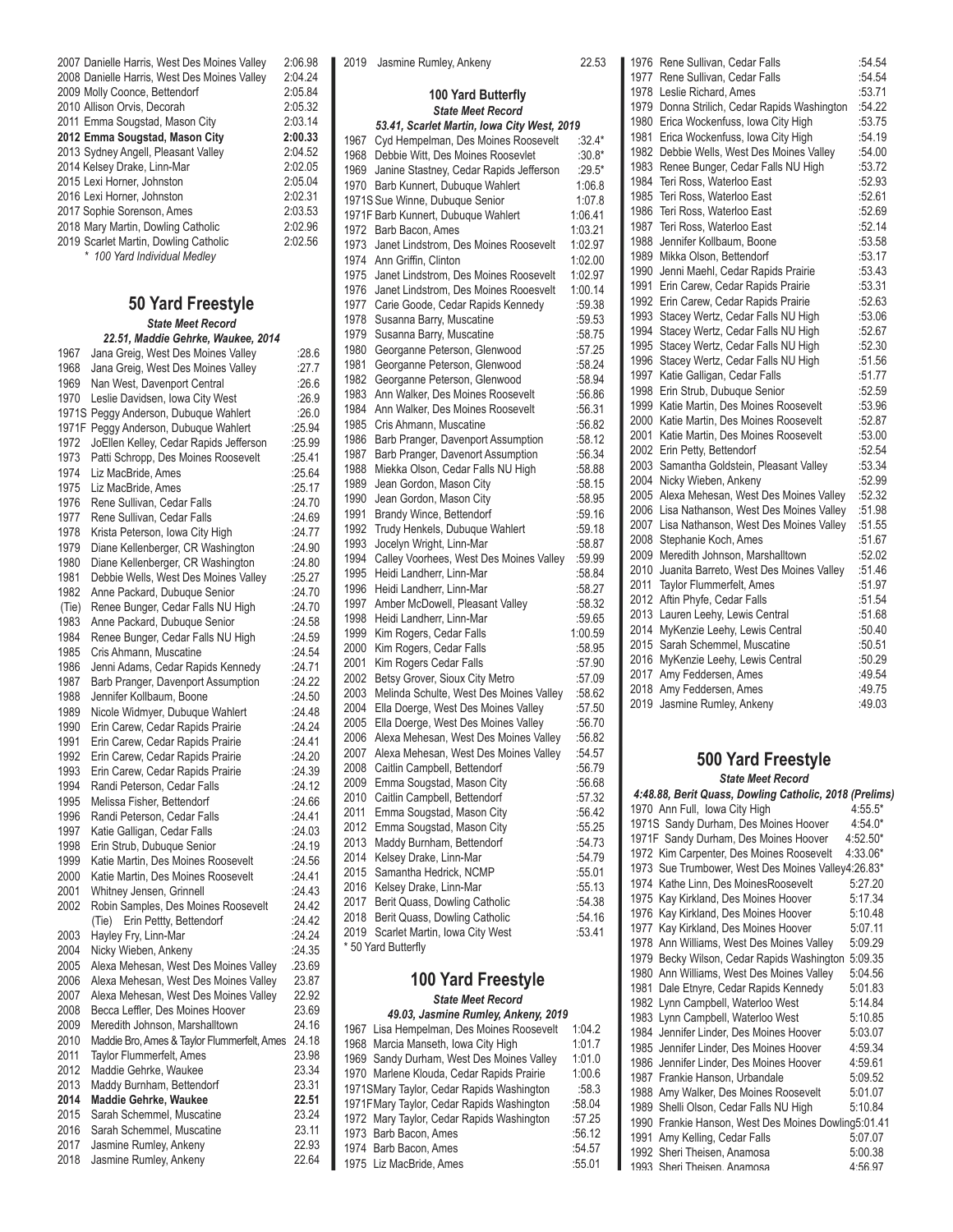| 1994 | Jessica Martin, Cedar Falls             | 5:06.26 |
|------|-----------------------------------------|---------|
|      | 1995 Hillary Mason, Cedar Falls         | 5:05.73 |
| 1996 | Hillary Mason, Cedar Falls              | 5:03.59 |
| 1997 | Hillary Mason, Cedar Falls              | 4:59.60 |
| 1998 | Leigh Taylor, Bettendorf                | 5:12.01 |
| 1999 | Leigh Taylor, Bettendorf                | 5:04.33 |
| 2000 | Leigh Taylor, Bettendorf                | 5:06.83 |
| 2001 | Megan Lonergan, Bettendorf              | 5:05.86 |
| 2002 | Megan Lonergan, Bettendorf              | 5:05.64 |
| 2003 | Megan Lonergan, Bettendorf              | 5:00.82 |
| 2004 | Megan Lonergan, Bettendorf              | 5:03.2  |
| 2005 | Ashley Lawler, Iowa City West           | 4:58.96 |
| 2006 | Liz Horvat, Pleasant Valley             | 5:05.41 |
| 2007 | Stephanie Koch, Ames                    | 5:03.59 |
| 2008 | Allison Harding, West Des Moines Valley | 5:00.33 |
|      | 2009 Bailey Pons, Cedar Falls           | 5:01.98 |
|      | 2010 Margaret Barber, Bettendorf        | 5:00.44 |
| 2011 | McKenna Lynch, Dowling Catholic         | 5:06.63 |
|      | 2012 Gabbie Stecker, Pleasant Valley    | 4:52.91 |
|      | 2013 Allyssa Fluit, Southeast Polk      | 4:56.51 |
|      | 2014 Allyssa Fluit, Southeast Polk      | 4:50.27 |
|      | 2015 Allyssa Fluit, Southeast Polk      | 4:54.78 |
|      | 2016 Berit Quass, Dowling Catholic      | 4:45.50 |
|      | 2017 Berit Quass, Dowling Catholic      | 4:55.00 |
|      | 2018 Berit Quass, Dowling Catholic      | 4:50.96 |
|      | 2019 Aurora Roghair, Iowa City West     | 4:50.87 |
|      | * 400 Yard Freestyle                    |         |
|      |                                         |         |

## **200 Yard Freestyle Relay**

*State Meet Record 1:33.50, Ames, 2018*

| 1967 | Des Moines Roosevelt          | 1:59.5  |
|------|-------------------------------|---------|
| 1968 | Iowa City High                | 1:53.9  |
| 1969 | <b>West Des Moines Valley</b> | 1:52.5  |
| 1990 | Bettendorf                    | 1:40.55 |
| 1991 | Dubuque Senior                | 1:42.50 |
| 1992 | Dubuque Senior                | 1:40.74 |
| 1993 | Cedar Falls                   | 1:39.89 |
| 1994 | Cedar Falls                   | 1:38.58 |
| 1995 | Cedar Falls                   | 1:38.43 |
| 1996 | Cedar Falls                   | 1:37.55 |
| 1997 | Cedar Falls                   | 1:39.14 |
| 1998 | <b>Cedar Falls</b>            | 1:40.35 |
| 1999 | Bettendorf                    | 1:39.23 |
| 2000 | Bettendorf                    | 1:38.32 |
| 2001 | Bettendorf                    | 1:39.08 |
| 2002 | Bettendorf                    | 1:38.53 |
| 2003 | Cedar Falls                   | 1:40.54 |
| 2004 | Cedar Falls                   | 1:38.77 |
| 2005 | Cedar Falls                   | 1:38.28 |
| 2006 | West Des Moines Valley        | 1:36.19 |
| 2007 | <b>West Des Moines Valley</b> | 1:33.83 |
| 2008 | West Des Moines Valley        | 1:36.76 |
| 2009 | Mason City                    | 1:37.84 |
| 2010 | Carroll                       | 1:38.16 |
| 2011 | Linn-Mar                      | 1:38.60 |
| 2012 | <b>Pleasant Valley</b>        | 1:36.15 |
| 2013 | Bettendorf                    | 1:35.83 |
| 2014 | <b>Pleasant Valley</b>        | 1:35.96 |
| 2015 | Ames                          | 1:35.57 |
| 2016 | Ames                          | 1:34.88 |
| 2017 | Ankeny                        | 1:35.19 |
| 2018 | Ames                          | 1:33.50 |
| 2019 | Ames                          | 1:34.84 |

## **100 Yard Backstroke** *State Meet Record*

| 54.60, Sophie Sorensen, Ames, 2017 |                                     |          |  |  |
|------------------------------------|-------------------------------------|----------|--|--|
| 1967                               | Cyd Hempelman, Des Moines Roosevelt | $:34.3*$ |  |  |
| 1968                               | Cyd Hempelman, Des Moines Roosevelt | $:33.9*$ |  |  |
| 1969                               | Debi Jansen. Des Moines Hoover      | $:31.9*$ |  |  |
| 1970                               | Barb Kunnert, Dubuque Wahlert       | 1:08.0   |  |  |

H

|       | 1971S Mary Phelan, Cedar Rapids Washington                | 1:06.8  |
|-------|-----------------------------------------------------------|---------|
| 1971F | Mary Phelan, Cedar Rapids Washington                      | 1:06.91 |
| 1972  | Mary Phelan, Cedar Rapids Washington                      | 1:07.21 |
| 1973  | Laura Millis, West Des Moines Valley                      | 1:05.70 |
| 1974  | Laura Millis, West Des Moines Valley                      | 1:05.50 |
| 1975  | Jana Happel, Cedar Rapids Washington                      | 1:02.15 |
| 1976  | Theresa Nissen, Clinton                                   | 1:04.20 |
| 1977  | Theresa Morse, Davenport West                             | 1:04.06 |
| 1978  | Carie Goode, Cedar Rapids Kennedy                         | 1:01.85 |
| 1979  | Anne Callahan, West Des Moines Valley                     | 1:02.37 |
| 1980  | Marliese Wetzel, Burlington                               | 1:01.01 |
| 1981  | Vickie Nauman, Des Moines Hoover                          | 1:00.30 |
| 1982  | Debbie Wells, West Des MoinesValley                       | 1:02.49 |
| 1983  | Emily Kiehne, Des Moines Roosevelt                        | 1:00.37 |
| 1984  | Emily Kiehne, Des Moines Roosevelt                        | 1:01.38 |
| 1985  | Emily Kiehne, Des Moines Roosevelt                        | 1:00.59 |
| 1986  | Nancy Pugh, Waterloo West                                 | 1:00.56 |
| 1987  | Carol Muyskens, Des Moines Hoover                         | 1:01.18 |
| 1988  | Joy Johnson, West Des Moines Valley                       | 1:00.44 |
| 1989  | Joy Johnson, West Des Moines Valley                       | :58.87  |
| 1990  | Joy Johnson, West Des Moines Valley                       | :58.53  |
| 1991  | Jayme Olson, Bettendorf                                   | :59.06  |
| 1992  | Jocelyn Wright, Linn-Mar                                  | :57.53  |
| 1993  | Jocelyn Wright, Linn-Mar                                  | :57.09  |
| 1994  | Libbie McCarthy, Bettendorf                               | :59.65  |
| 1995  | Sarah Dougall, Cedar Rapids Washington                    | :58.37  |
| 1996  | Sarah Dougall, Cedar Rapids Washington                    | :58.34  |
| 1997  | Laurie Bratton, Ottumwa                                   | :59.78  |
| 1998  | Laurie Bratton, Ottumwa                                   | :59.37  |
| 1999  | Jessie Crawford, Cedar Falls                              | :58.67  |
| 2000  | Whitney Wodstrchill, CR Jefferson                         | :59.10  |
| 2001  | Jamie Wieben, Ankeny                                      | :59.21  |
| 2002  | Cassandra Nelson, WDM Valley                              | :58.43  |
| 2003  | Whitney Wodstrchill, CR Jefferson                         | :59.08  |
| 2004  | Abby Girard, Cedar Falls                                  | :58.66  |
| 2005  | Abby Girard, Cedar Falls                                  | :59.24  |
| 2006  | Beth Eyanson, Iowa City High                              | :58.57  |
| 2007  | Courtney Busch, Mason City                                | :59.06  |
| 2008  | Danielle Harris, West Des Moines Valley                   | :56.15  |
| 2009  | Maddie Bro, Ames                                          | :58.76  |
| 2010  | Maddie Bro, Ames                                          | :55.87  |
| 2011  | Maddie Bro, Ames                                          | :56.62  |
| 2012  | Sara Bentley, Ames                                        | :56.89  |
| 2013  | Sara Bentley, Ames                                        | :56.70  |
| 2014  | Maddie Gehrke, Waukee                                     | :54.83  |
| 2015  | Sophie Sorensen, Ames                                     | :54.94  |
| 2016  | Sophie Sorensen, Ames                                     | :54.61  |
| 2017  | Sophie Sorensen, Ames                                     | :54.60  |
| 2018  | Katie Broderick, Dowling Catholic                         | :55.77  |
| 2019  | Katie Broderick, Dowling Catholic<br>* 50 Yard Backstroke | :55.53  |

## **100 Yard Breaststroke** *State Meet Record*

|                                                 | <u>ulalu Muu Nuuunu</u>                |         |  |  |
|-------------------------------------------------|----------------------------------------|---------|--|--|
| 1:01.18, Katharine Ross, Des Moines North, 2012 |                                        |         |  |  |
| 1967                                            | Sue Thomas, Bettendorf                 | :36.5*  |  |  |
| 1968                                            | Margie Vanerloo, Dubuque Senior        | :36.0*  |  |  |
| 1969                                            | Candy Bloodsworth, DM Hoover           | :33.2*  |  |  |
| 1970                                            | Candy Bloodsworth, DM Hoover           | 1:14.8  |  |  |
|                                                 | 1971S Holly Richardson, Iowa City West | 1:19.2  |  |  |
|                                                 | 1971F Vicki Hand, DM Hoover            | 1:17.68 |  |  |
| 1972                                            | Terry Hand, DM Hoover                  | 1:14.53 |  |  |
| 1973                                            | Terry Hand, DM Hoover                  | 1:14.10 |  |  |
| 1974                                            | Julie Baty, CR Washington              | 1:12.31 |  |  |
| 1975                                            | Janet Ware, Sioux City West            | 1:11.51 |  |  |
| 1976                                            | Janet Ware, Sioux City West            | 1:11.67 |  |  |
| 1977                                            | Debbie Ferguson, NCMP                  | 1:13.93 |  |  |
| 1978                                            | Pam York, Burlington                   | 1:10.93 |  |  |
| 1979                                            | Kristy Frieden, Mason City             | 1:11.25 |  |  |
| 1980                                            | Kristy Frieden, Mason City             | 1:10.09 |  |  |
| 1981                                            | Kristy Frieden, Mason City             | 1:10.53 |  |  |
| 1982                                            | Ann Colloton, Iowa City West           | 1:09.52 |  |  |
| 1002                                            | Ann Collaton Journ City Mast           | 1.07A   |  |  |

| 1984 | Ann Colloton, Iowa City West                 | 1:08.02 |
|------|----------------------------------------------|---------|
| 1985 | Ann Colloton, Iowa City West                 | 1:06.09 |
| 1986 | Jenni Adams, CR Kennedy                      | 1:09.12 |
| 1987 | Amy Rothell, WDM Valley                      | 1:08.86 |
| 1988 | Holly Mahan, Dubuque Senior                  | 1:09.51 |
| 1989 | Danielle Workman, CR Kennedy                 | 1:08.89 |
| 1990 | Tanya Henkels, Dubuque Wahlert               | 1:09.04 |
| 1991 | Tanya Henkels, Dubuque Wahlert               | 1:07.82 |
| 1992 | Sonja Casper, CR Washington                  | 1:06.16 |
| 1993 | Lacey Sheneman, Sioux City East              | 1:09.34 |
| 1994 | Randi Peterson, Cedar Falls                  | 1:08.99 |
| 1995 | Sanami Fotrall, Cedar Rapids Prairie         | 1:07.60 |
| 1996 | Allison Lyle, Iowa City West                 | 1:06.95 |
| 1997 | Allison Lyle, Iowa City West                 | 1:06.97 |
| 1998 | Erika Uthoff, Cedar Rapids Prairie           | 1:07.94 |
| 1999 | Erika Uthoff, Cedar Rapids Prairie           | 1:08.18 |
| 2000 | Kelly Quinn, West Des Moines Dowling         | 1:08.24 |
| 2001 | Brigit Brunsman, Dubuque Hempstead           | 1:07.54 |
| 2002 | Hayley Fry, Linn-Mar                         | 1:06.45 |
| 2003 | Hayley Fry, Linn-Mar                         | 1:03.96 |
| 2004 | Hayley Fry, Linn-Mar                         | 1:04.54 |
| 2005 | Jaryn Studer, Ankeny                         | 1:07.12 |
| 2006 | Jaryn Studer, Ankeny                         | 1:05.66 |
| 2007 | Emily Wiltsie, Mason City                    | 1:05.30 |
| 2008 | Emily Wiltsie, Mason City                    | 1:05.84 |
| 2009 | Imelda Wistey, West Des Moines Valley1:03.75 |         |
| 2010 | Ali Stearns, Mason City                      | 1:04.63 |
| 2011 | Brittany Purscell, Des Moines Lincoln        | 1:05.55 |
| 2012 | Katharine Ross, Des Moines North             | 1:01.18 |
| 2013 | Lizzy Brown, Iowa City High                  | 1:03.86 |
| 2014 | Sydney Angell, Pleasant Valley               | 1:02.85 |
| 2015 | Lexi Horner, Johnston                        | 1:05.04 |
| 2016 | Lexi Horner, Johnston                        | 1:03.75 |
| 2017 | Molly Winer, Ames                            | 1:02.62 |
| 2018 | Molly Winer, Ames                            | 1:02.17 |
| 2019 | Mary Martin, Dowling Catholic                | 1:03.33 |

## **400 Freestyle Relay**

*State Meet Record 3:25.55, Ames, 2017* 1970 Davenport Central 4:20.5

| 1971S | Davenport Central       | 4:13.8  |
|-------|-------------------------|---------|
| 1971F | Muscatine               | 4:11.21 |
| 1972  | Cedar Rapids Washington | 4:05.03 |
| 1973  | Sioux City North        | 4:00.38 |
| 1974  | Ames                    | 3:46.75 |
| 1975  | Des Moines Hoover       | 3:48.21 |
| 1976  | Cedar Rapids Kennedy    | 3:42.14 |
| 1977  | Cedar Rapids Washington | 3:40.82 |
| 1978  | Cedar Rapids Kennedy    | 3:41.18 |
| 1979  | Cedar Rapids Washington | 3:43.22 |
| 1980  | West Des Moines Valley  | 3:39.63 |
| 1981  | Cedar Rapids Kennedy    | 3:44.21 |
| 1982  | Des Moines Hoover       | 3:46.17 |
| 1983  | Des Moines Hoover       | 3:44.95 |
| 1984  | Des Moines Hoover       | 3:42.46 |
| 1985  | Des Moines Hoover       | 3:43.43 |
| 1986  | Des Moines Hoover       | 3:42.66 |
| 1987  | Des Moines Hoover       | 3:43.97 |
| 1988  | Cedar Falls NU High     | 3:41.52 |
| 1989  | Bettendorf              | 3:41.50 |
| 1990  | Bettendorf              | 3:39.61 |
| 1991  | Bettendorf              | 3:42.49 |
| 1992  | <b>Cedar Falls</b>      | 3:37.78 |
| 1993  | Cedar Falls             | 3:39.40 |
| 1994  | Cedar Falls             | 3:38.68 |
| 1995  | Cedar Falls             | 3:39.39 |
| 1996  | Cedar Falls             | 3:36.93 |
| 1997  | Cedar Falls             | 3:36.78 |
| 1998  | Cedar Falls             | 3:35.75 |
| 1999  | Bettendorf              | 3:34.28 |
| 2000  | Bettendorf              | 3:36.40 |
| 2001  | Ankeny                  | 3:39.11 |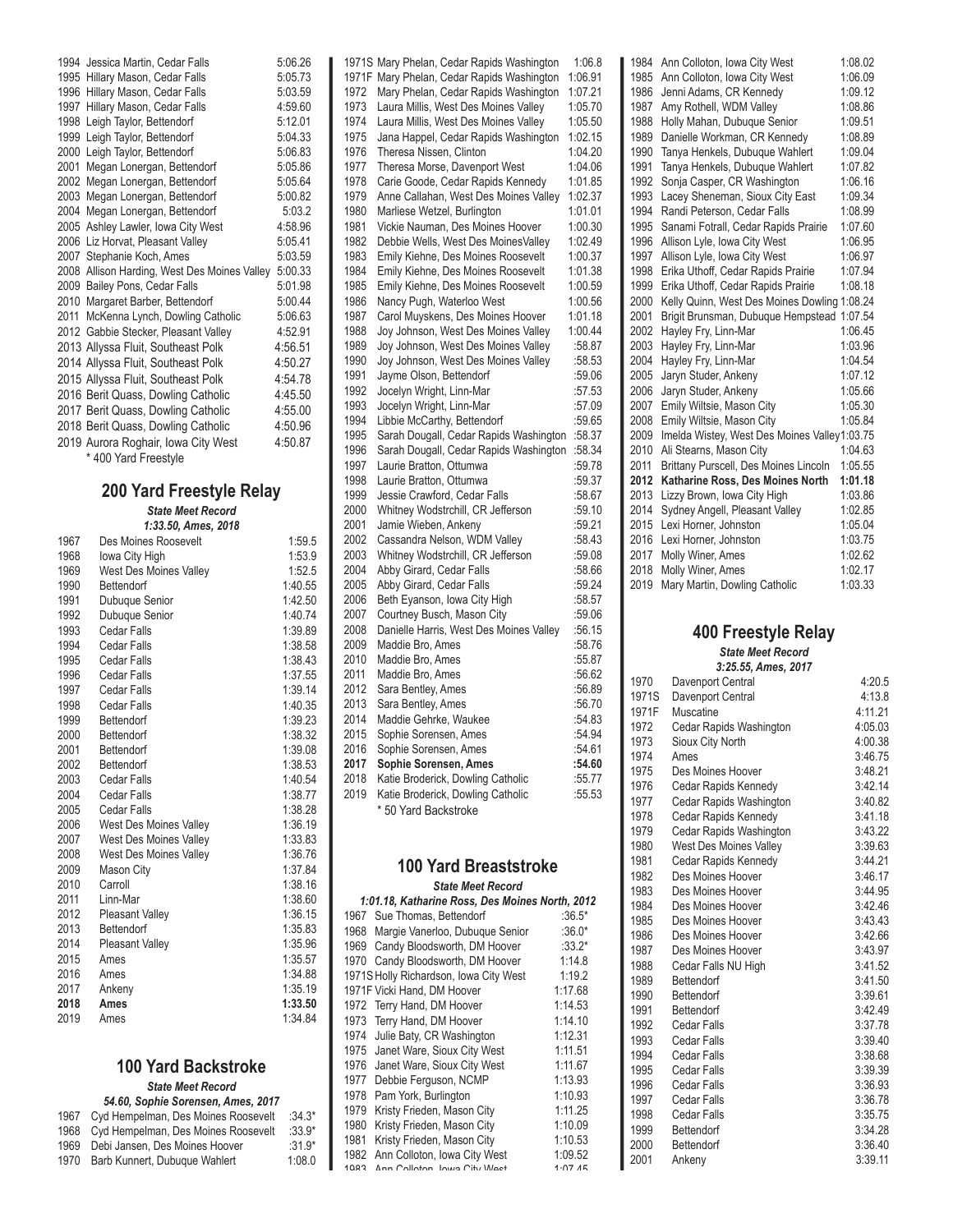| 2002 | <b>Pleasant Valley</b>        | 3:34.74 |
|------|-------------------------------|---------|
| 2003 | <b>Pleasant Valley</b>        | 3:39.37 |
| 2004 | Cedar Falls                   | 3:38.74 |
| 2005 | <b>West Des Moines Valley</b> | 3:32.69 |
| 2006 | <b>West Des Moines Valley</b> | 3:32.65 |
| 2007 | West Des Moines Valley        | 3:34.61 |
| 2008 | <b>West Des Moines Valley</b> | 3:35.61 |
| 2009 | Bettendorf                    | 3:37.37 |
| 2010 | Ames                          | 3:33.01 |
| 2011 | Ames                          | 3:31.65 |
| 2012 | <b>Pleasant Valley</b>        | 3:31.31 |
| 2013 | Lewis Central                 | 3:29.27 |
| 2014 | West Des Moines Valley        | 3:31.10 |
| 2015 | Ames                          | 3:29.15 |
| 2016 | Ames                          | 3:28.74 |
| 2017 | Ames                          | 3:24.89 |
| 2018 | Ames                          | 3:25.55 |
| 2019 | Dowling Catholic              | 3:28.11 |

### **Bold = current State Meet Record**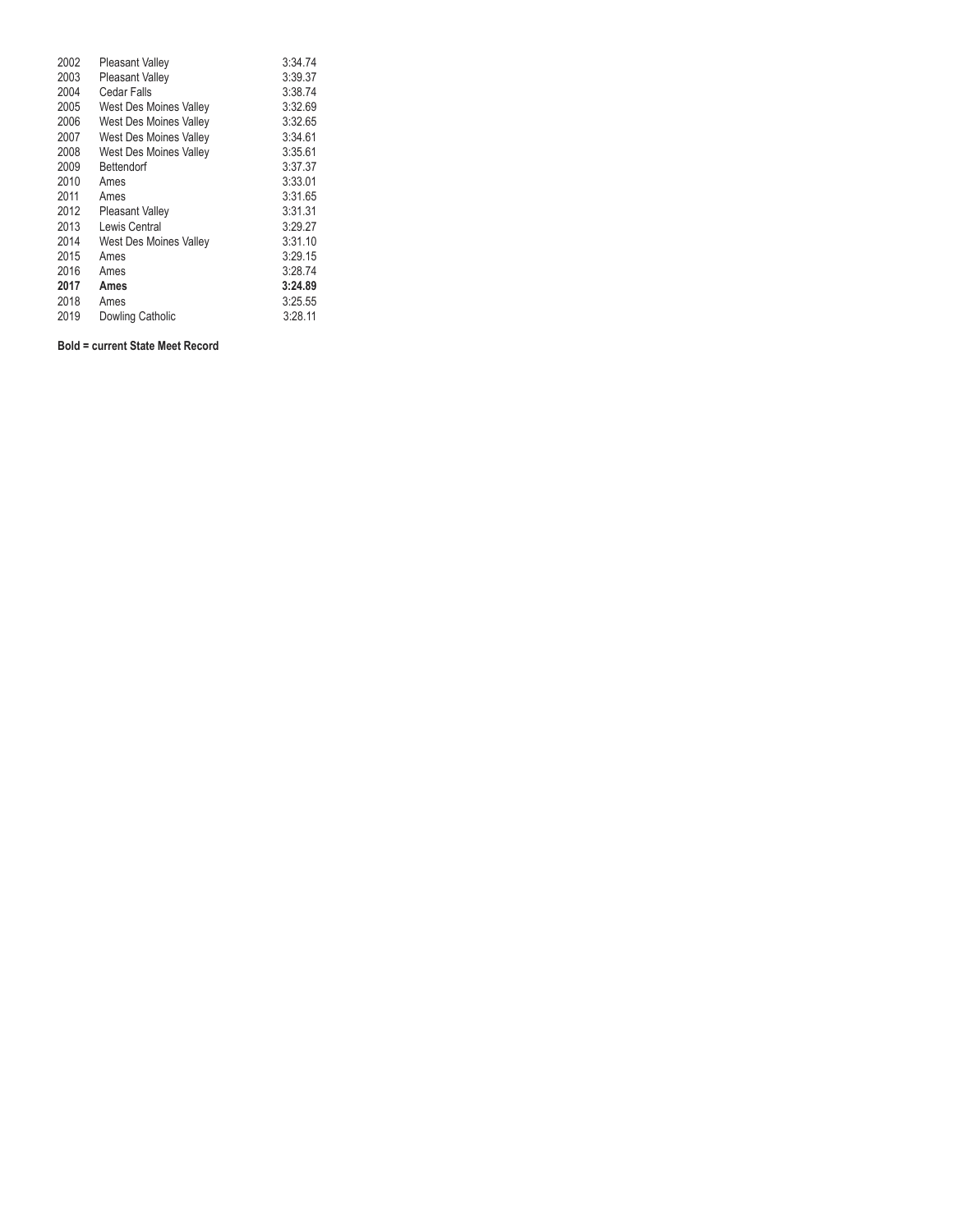## **Swimming & Diving Records (through 2020 Regional Meet)**

## **One Meter Diving:**

Iowa Best -- 59.7.25, Jayna Misra, Ames, 2018 State Meet Best -- 561.10, Jacintha Thomas, Iowa City West, 2014 Regional Meet Best -- 583.45, Mary Fischbach, Fort Dodge, 1982

## **200 Yard Medley Relay**

Iowa Best -- 1:42.00, Dowling Catholic, 2018 (Katie Broderick, Mary Martin, Berit Quass, Mary Sweetman) State Meet Best -- 1:42.00, Dowling Catholic, 2018 (Katie Broderick, Mary Martin, Berit Quass, Mary Sweetman) Regional Meet Best -- 1:44.32, Dowling Catholic, 2018 (Katie Broderick, Mary Martin, Berit Quass, Mary Sweetman)

## **200 Yard Freestyle**

Iowa Best -- 1:47.14, Allyssa Fluit, Southeast Polk, 2014 State Meet Best -- 1:47.14, Allyssa Fluit, Southeast Polk, 2014 Regional Meet Best -- 1:48.78, Clare Culver, Dowling Catholic, 2017

**200 Yard Individual Medley**<br>Iowa Best -- 2:00.33, Emma Sougstad, Mason City, 2012 State Meet Best -- 2:00.33 Emma Sougstad, Mason City, 2012 Regional Meet Best -- 2:04.51, Kelsey Drake, Linn-Mar

**50 Yard Freestyle** Iowa Best -- :22.29, Jasmine Rumley, Ankeny, 2017 State Meet Best -- :22.51, Maddie Gehrke, Waukee, 2014 Regional Meet Best -- :22.29, Jasmine Rumley, Ankeny, 2017

**100 Yard Butterfly** Iowa Best -- :53.41, Scarlet Martin, Iowa City West, 2019 State Meet Best -- :53.41, Scarlet Martin, Iowa City West, 2019 Regional Meet Best -- :53.97, Berit Quass, Dowling Catholic, 2017,

**100 Yard Freestyle** Iowa Best -- :49.03, Jasmine Rumley, Ankeny, 2019 State Meet Best -- :49.03, Jasmine Rumley, Ankeny, 2019 Regional Meet Best -- :49.70, Amy Feddersen, Ames, 2017

**500 Yard Freestyle**<br>Iowa Best -- 4:48.88, Berit Quass, Dowling Catholic, 2018 State Meet Best -- 4:48.88, Berit Quass, Dowling Catholic, 2018 Regional Meet Best -- 4:50.55, Jessi Wigham, Waukee, 2020

## **200 Yard Freestyle Relay**

Iowa Best -- 1:33.50 Ames, 2018 (Amy Feddersen, Meghan Donald, Molly Winer, Brinley Horras) State Meet Best -- 1:33.50 Ames, 2018 (Amy Feddersen, Meghan Donald, Molly Winer, Brinley Horras) Regional Meet Best -- 1:35.92, Ankeny, 2017 (Christina Ware, Nikki Ault, Erin Doruska, Jasmine Rumley)

## **100 Yard Backstroke**

Iowa Best -- :54.57, Katie Broderick, Dowling Catholic, 2019 State Meet Best -- :54.57, Katie Broderick, Dowling Catholic, 2019 (prelims) Regional Meet Best -- :54.94, Sophie Sorenson, Ames, 2015

## **100 Yard Breastroke**

Iowa Best -- 1:01.18, Katharine Ross, Des Moines North, 2012 State Meet Best -- 1:01.18, Katharine Ross, Des Moines North, 2012 Regional Meet Best -- 1:03.49, Milly Winer, Ames, 2017

## **400 Freestyle Relay**

Iowa Best -- 3:24.89, Ames, 2017 (Sophie Sorenson, Brinley Horras, Annie Galvin, Amy Feddersen) Iowa Best -- 3:24.89, Ames, 2017 (Sophie Sorenson, Brinley Horras, Annie Galvin, Amy Feddersen) Regional Meet Best -- 3:30.66, Ames, 2016 (Sophie Sorenson, Brinley Horras, Olivia Jenks, Amy Feddersen)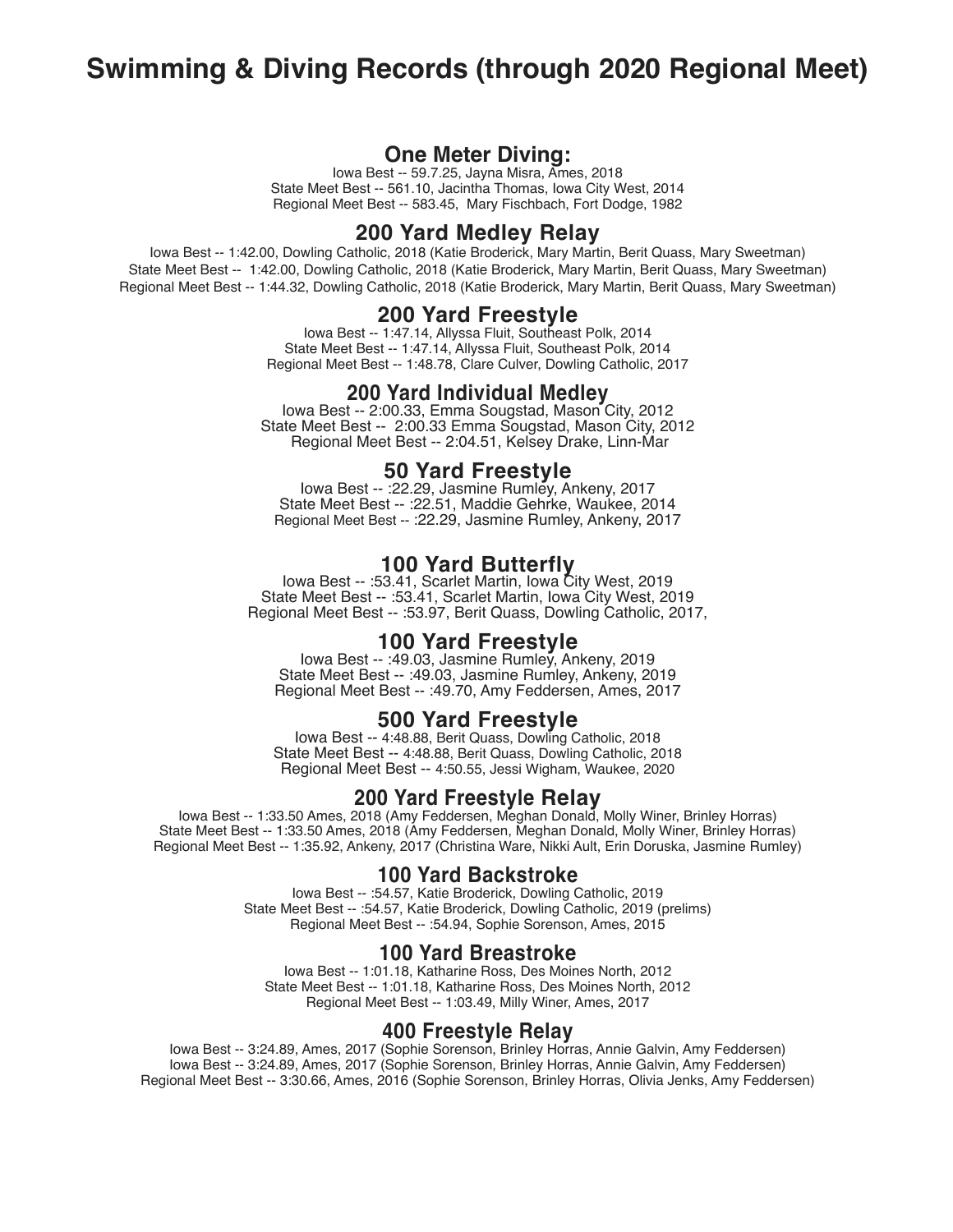## **TEAM CHAMPIONS**

## **Team Champion Runner-up**

| 1967              | Des Moines Roosevelt (Bill Crispin)  100     | Bettendorf46                                 |  |
|-------------------|----------------------------------------------|----------------------------------------------|--|
| 1968              |                                              |                                              |  |
| 1969              | Des Moines Hoover (Pat Bloomcamp) 53         | West Des Moines Valley & Iowa City High 38   |  |
| 1970              | Des Moines Hoover (Pat Bloomcamp) 182        | West Des Moines Valley 119                   |  |
| 1971 <sub>s</sub> | Des Moines Hoover (Pat Bloomcamp) 217 1/2    | Cedar Rapids Washington 127                  |  |
| 1971f             | Des Moines Hoover (Pat Bloomcamp) 154        | West Des Moines Valley 119                   |  |
| 1972              | Des Moines Roosevelt (Tom Reed). 139         |                                              |  |
| 1973              | Des Moines Roosevelt (Tom Reed). 177         |                                              |  |
| 1974              | West Des Moines Valley (Mark Wagner). 166    | Cedar Rapids Washington 154                  |  |
| 1975              | West Des Moines Valley (Mark Wagner)226      | Des Moines Hoover 206                        |  |
| 1976              | Cedar Rapids Washington (Carol Lensing) 235  |                                              |  |
| 1977              | Cedar Rapids Washington (Carol Lensing)352   | Cedar Rapids Kennedy 261                     |  |
| 1978              | Cedar Rapids Kennedy (Mark Onstott) 272      | Cedar Rapids Washington 226                  |  |
| 1979              | Cedar Rapids Washington (Carol Lensing). 235 | West Des Moines Valley 177                   |  |
| 1980              | Des Moines Roosevelt (Tom Reed). 227 1/2     | West Des Moines Valley209                    |  |
| 1981              | Cedar Rapids Kennedy (Mark Onstott) 227      | West Des Moines Valley171                    |  |
| 1982              | Muscatine (Judd Anderson). 200               |                                              |  |
| 1983              | Des Moines Hoover (Dave Linder)  239         | Cedar Rapids Washington & Iowa City West 164 |  |
| 1984              | Cedar Rapids Washington (Jim Herman) 223     |                                              |  |
| 1985              | Muscatine (Judd Anderson) 174                |                                              |  |
| 1986              | Cedar Falls (Dick Marcusson)203              | Cedar Rapids Kennedy  146                    |  |
| 1987              | Mason City (Steve Hugo) 166 1/2              | West Des Moines Valley 153                   |  |
| 1988              | Mason City (Steve Hugo). 211 1/2             |                                              |  |
| 1989              | Mason City (Steve Hugo)  183                 | West Des Moines Valley172                    |  |
| 1990              | Bettendorf (Wayne Fatchett) 215              |                                              |  |
| 1991              | Bettendorf (Wayne Fatchett) 288              |                                              |  |
| 1992              | Bettendorf (Wayne Fatchett) 285              |                                              |  |
| 1993              | Cedar Falls (Dick Marcusson)310 1/2          |                                              |  |
| 1994              | Cedar Falls (Dick Marcusson)365              |                                              |  |
| 1995              | Cedar Falls (Dick Marcusson)374              | West Des Moines Valley 162                   |  |
| 1996              | Cedar Falls (Dick Marcusson)381              |                                              |  |
| 1997              | Cedar Falls (Dick Marcusson)304              |                                              |  |
| 1998              | Cedar Falls (Dick Marcusson)250              |                                              |  |
| 1999              |                                              |                                              |  |
| 2000              |                                              | West Des Moines Dowling 228                  |  |
| 2001              |                                              |                                              |  |
| 2002              | Bettendorf (Mike Ahrens) 276.5               | West Des Moines Valley236                    |  |
| 2003              | Cedar Falls (Dick Marcusson)306              | West Des Moines Valley250                    |  |
| 2004              | Cedar Falls (Dick Marcusson)227              |                                              |  |
| 2005              | West Des Moines Valley (Shawn DeBoef) 287.5  |                                              |  |
| 2006              | West Des Moines Valley (Shawn DeBoef) 355    |                                              |  |
| 2007              | West Des Moines Valley (Shawn DeBoef) 387    | Marshalltown  189                            |  |
| 2008              | West Des Moines Valley (Shawn DeBoef) 316    |                                              |  |
| 2009              | Mason City (Steve Hugo) 275                  | Bettendorf260                                |  |
| 2010              |                                              | West Des Moines Valley213                    |  |
| 2011              | Ames (Dan Flannery) 336                      | West Des Moines Valley 246                   |  |
| 2012              |                                              |                                              |  |
| 2013              | Ames (Dan Flannery) 302                      |                                              |  |
| 2014              | Pleasant Valley (Jay Smith). 301             |                                              |  |
| 2015              | Ames (Dan Flannery) 355                      |                                              |  |
| 2016              | Ames (Dan Flannery) 341                      |                                              |  |
| 2017              | Ames (Dan Flannery) 384                      | Dowling Catholic 271.5                       |  |
| 2018              | Ames (Dan Flannery) 372                      |                                              |  |
| 2019              | Dowling Catholic (Frankie Hansen). 360       |                                              |  |
|                   |                                              |                                              |  |

| <u>Kunner-up</u>                             |  |
|----------------------------------------------|--|
| Bettendorf46                                 |  |
|                                              |  |
| West Des Moines Valley & Iowa City High 38   |  |
| West Des Moines Valley 119                   |  |
| Cedar Rapids Washington 127                  |  |
| West Des Moines Valley 119                   |  |
| Des Moines Hoover  137                       |  |
|                                              |  |
|                                              |  |
| Cedar Rapids Washington 154                  |  |
|                                              |  |
| Des Moines Hoover 206                        |  |
| Cedar Rapids Kennedy 261                     |  |
| Cedar Rapids Washington 226                  |  |
| West Des Moines Valley177                    |  |
| West Des Moines Valley209                    |  |
| West Des Moines Valley171                    |  |
| Des Moines Hoover  182                       |  |
| Cedar Rapids Washington & Iowa City West 164 |  |
|                                              |  |
|                                              |  |
| Cedar Rapids Kennedy  146                    |  |
| West Des Moines Valley 153                   |  |
|                                              |  |
|                                              |  |
| West Des Moines Valley172                    |  |
|                                              |  |
|                                              |  |
|                                              |  |
| Bettendorf198                                |  |
|                                              |  |
| West Des Moines Valley 162                   |  |
|                                              |  |
| Bettendorf197                                |  |
| Dubuque Senior 246                           |  |
|                                              |  |
| West Des Moines Dowling 228                  |  |
|                                              |  |
| West Des Moines Valley236                    |  |
| West Des Moines Valley250                    |  |
|                                              |  |
|                                              |  |
| Marsahlltown  160                            |  |
|                                              |  |
| Marshalltown 189                             |  |
|                                              |  |
| Bettendorf260                                |  |
| West Des Moines Valley213                    |  |
| West Des Moines Valley 246                   |  |
| Pleasant Valley224                           |  |
| Pleasant Valley249                           |  |
|                                              |  |
|                                              |  |
|                                              |  |
|                                              |  |
| Dowling Catholic319                          |  |
|                                              |  |
|                                              |  |

## **State Championship Coaches**

9: Dick Marcusson, Cedar Falls

8: Dan Flannery, Ames

4: Pat Bloomcamp, Des Moines Hoover; Mike Ahrens, Bettendorf; Shawn DeBoef, West Des Moines Valley; Steve Hugo, Mason City 3: Wayne Fatchett, Bettendorf; Tom Reed, Des Moines Roosevelt; Carol Lensing, Cedar Rapids Washington

2: Judd Anderson, Muscatine; Mark Wagner, West Des Moines Valley;

1: Jim Herman, Cedar Rapids Washington; Bill Crispin, Des Moines Roosevelt; Denny Roberson, Iowa City High; Mark Onstott, Cedar Rapids Kennedy; Dave Linder, Des Moines Hoover; Jay Smith Pleasant Valley; Frankie Hansen, Dowling Catholic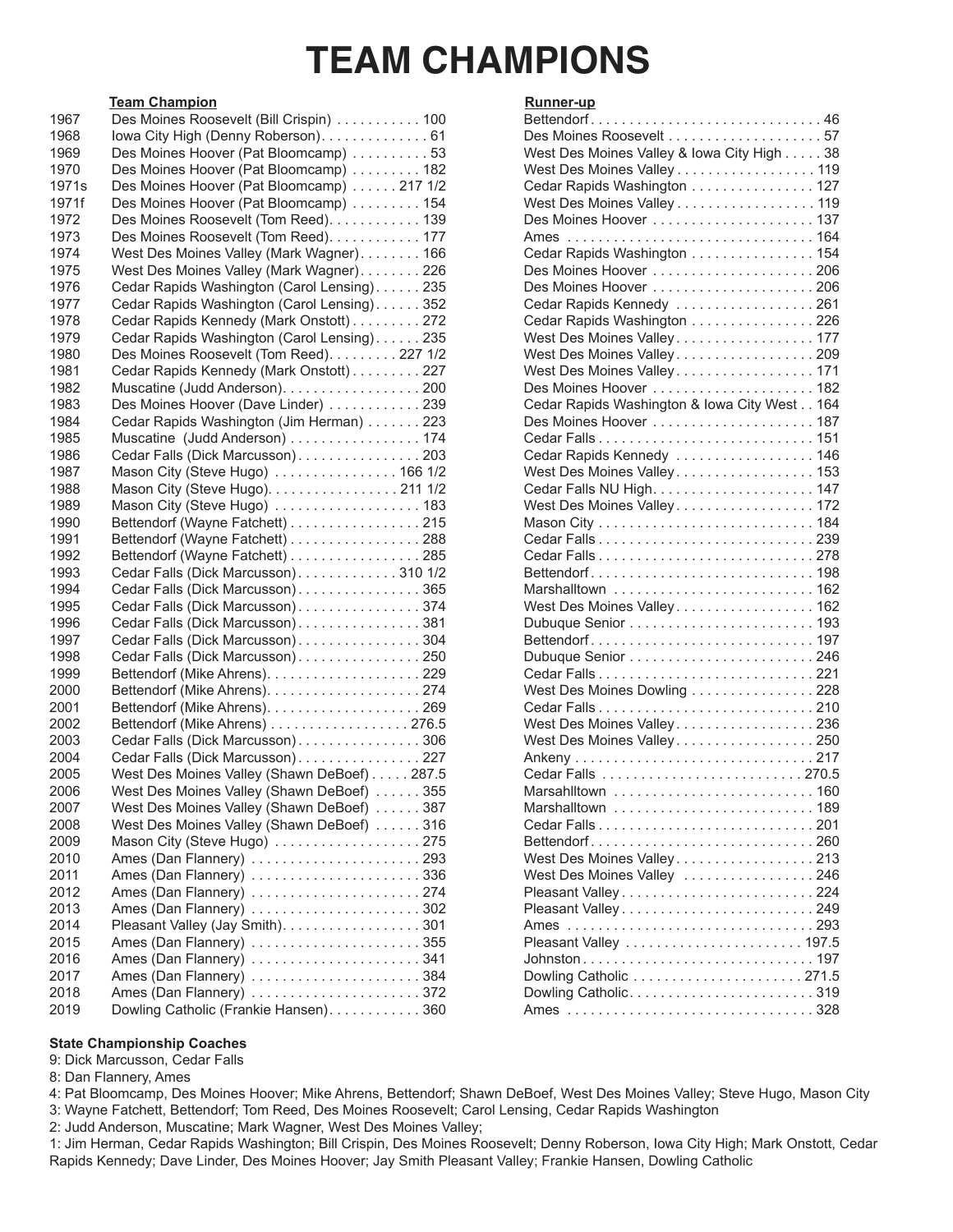## State Swimming & Diving Multi-Winners

## **THREE TIME WINNERS OF SAME EVENT**

| Mary TaylorCedar Rapids Washington100 Freestyle 1971, 71 (Fall), 72      |  |
|--------------------------------------------------------------------------|--|
| Katie Martin Des Moines Roosevelt100 Freestyle. 1999, 2000, 01           |  |
|                                                                          |  |
|                                                                          |  |
|                                                                          |  |
|                                                                          |  |
| Mary Phelan Cedar Rapids Washington 100 Backstroke 1971, 1971 (Fall), 72 |  |
|                                                                          |  |
|                                                                          |  |
|                                                                          |  |
|                                                                          |  |
|                                                                          |  |
|                                                                          |  |
|                                                                          |  |

## **FOUR TIME WINNERS OF SAME EVENT**

|  | Peggy AndersonDubuque WahlertDiving  1970, 71S, 71F, 72              |
|--|----------------------------------------------------------------------|
|  |                                                                      |
|  | Georganne Peterson Glenwood Individual Medley 1979, 80, 81, 82       |
|  | Ann Collotonlowa City WestBreaststroke 1982, 83, 84, 85              |
|  | Jennifer LinderDes Moines Hoover Freestyle Relay  1983, 84, 85, 86   |
|  | Teri Ross Waterloo East100 Freestyle 1984, 85, 86, 87                |
|  | Miekka Olson Cedar Falls NU High Individual Medley  1985, 86, 87, 88 |
|  | Erin CarewCedar Rapids Prairie 50 Freestyle 1990, 91, 92, 93         |
|  | Stacey Wertz Cedar Falls NU High100 Freestyle 1993, 94, 95, 96       |
|  |                                                                      |

## **MOST INDIVIDUAL STATE CHAMPIONSHIPS**

| 12             |  |
|----------------|--|
| 10             |  |
| 9              |  |
| 9              |  |
| 9              |  |
| 8              |  |
| 8              |  |
| 8              |  |
| $\overline{7}$ |  |
|                |  |
|                |  |
|                |  |
|                |  |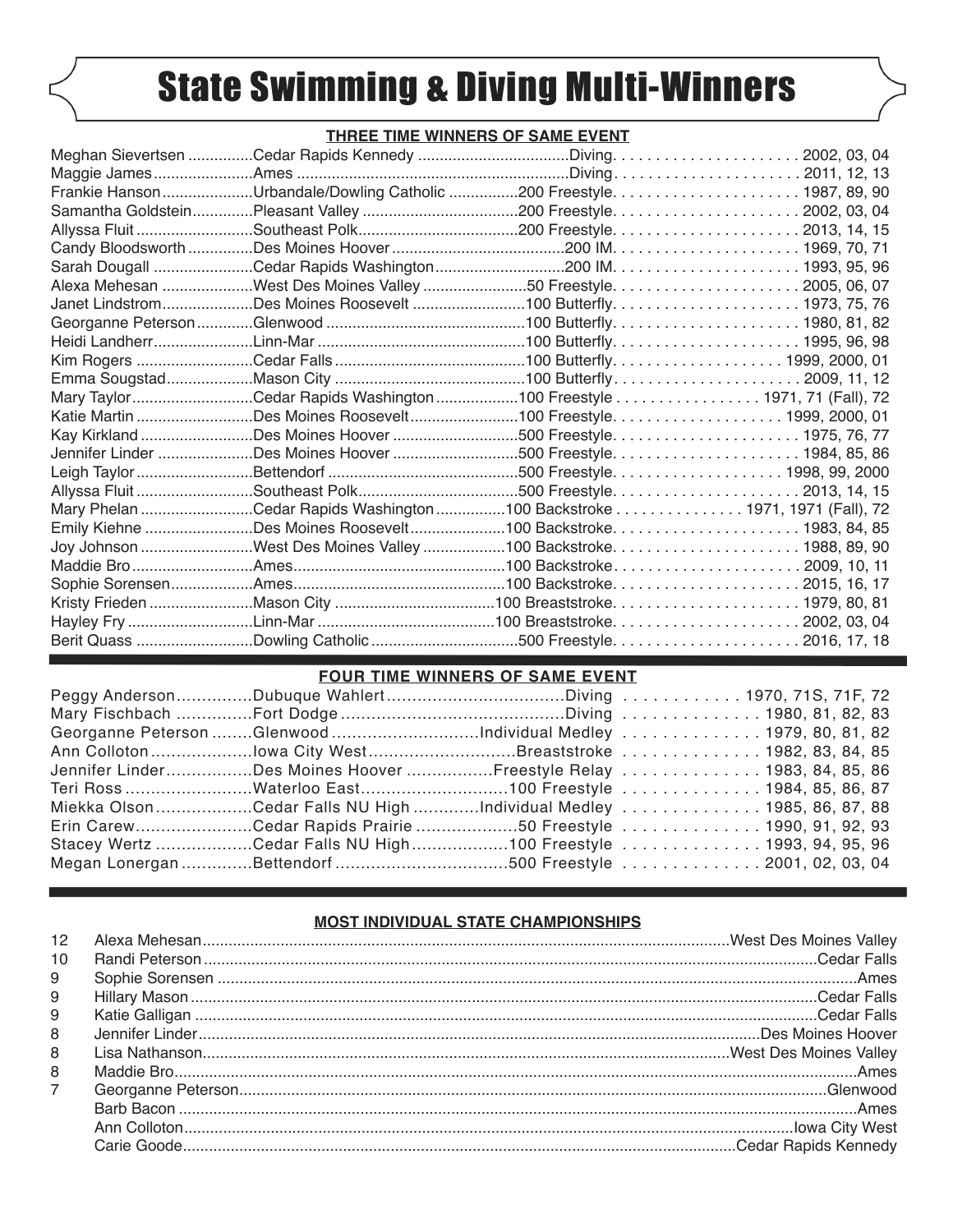# Kalers (through 2020 Regional Meet)

|                                                                   | 200-YARD MEDLEY RELAY<br>2018 |                    |                                                                    | 100-YARD FREESTYLE<br>2019      |                    |  |
|-------------------------------------------------------------------|-------------------------------|--------------------|--------------------------------------------------------------------|---------------------------------|--------------------|--|
| Dowling Catholic<br>Dowling Catholic                              | 2019                          | 1:42.00<br>1:42.54 | Jasmine Rumley, Ankeny<br>Amy Feddersen, Ames                      | 2017                            | :49.03<br>:49.54   |  |
| Ames                                                              | 2016                          | 1:43.78            | MyKenzie Leehy, Lewis Central                                      | 2016                            | :50.29             |  |
| Ames                                                              | 2018                          | 1:44.31            | Sarah Schemmel, Muscatine                                          | 2016                            | :50.39             |  |
| Ames                                                              | 2017                          | 1:44.59            | Crystal Florman, Mason City                                        | 2014                            | :50.86             |  |
| Dowling Catholic                                                  | 2017                          | 1:44.82            | Erin Doruska, Ankeny                                               | 2018                            | :50.91             |  |
| Ames                                                              | 2019                          | 1:45.16            | Allyssa Fluit, Southeast Polk                                      | 2014                            | $:51.06$<br>:51.08 |  |
| Ankeny                                                            | 2019                          | 1:45.39            | Emma Sougstad, Mason City                                          | 2012                            |                    |  |
| Cedar Falls                                                       | 2017<br>2013                  | 1:45.45<br>1:45.50 | Clare Culver, Dowling Catholic                                     | 2017                            | :51.09<br>:51.21   |  |
| Ames                                                              |                               |                    | Aurora Roghair, Iowa City West                                     | 2020                            |                    |  |
|                                                                   | 200-YARD FREESTYLE            |                    |                                                                    |                                 |                    |  |
| Allyssa Fluit, Southeast Polk                                     | 2014                          | 1:47.14            |                                                                    | 500-YARD FREESTYLE              |                    |  |
| Aurora Roghair, Iowa City West                                    | 2019<br>2018                  | 1:48.40            |                                                                    |                                 |                    |  |
| Clare Culver, Dowling Catholic<br>Amy Feddersen, Ames             | 2018                          | 1:48.68<br>1:48.82 | Berit Quass, Dowling Catholic<br>Allyssa Fluit, Southeast Polk     | 2018<br>2014                    | 4:48.88<br>4:50.27 |  |
| Jessi Wigham, Waukee                                              | 2020                          | 1:49.00            | Jessi Wigham, Waukee                                               | 2019                            | 4:50.55            |  |
| Gabbie Stecker, Pleasant Valley                                   | 2012                          | 1:49.64            | Clare Culver, Dowling Catholic                                     | 2018                            | 4:51.53            |  |
| MyKenzie Leehy, Lewis Central                                     | 2016                          | 1:49.94            | Aurora Roghair, Iowa City West                                     | 2018                            | 4:51.55            |  |
| Emily Van De Wiele, Bettendorf                                    | 2018                          | 1:50.22            | Gabbie Stecker, Pleasant Valley                                    | 2012                            | 4:52.97            |  |
| Taylor Beadle, Muscatine                                          | 2016                          | 1:50.36            | <b>Brinley Horras, Ames</b>                                        | 2018                            | 4:54.82            |  |
| Alex Thorson, Waukee                                              | 2017                          | 1:50.47            | Sheri Thiesen, Anamosa                                             | 1993                            | 4:56.97            |  |
|                                                                   |                               |                    | Meg Susil, Dowling Catholic<br>Amy Walker, DM Roosevelt            | 2019<br>1988                    | 4:59.29<br>4:58.66 |  |
|                                                                   | 200-YARD INDIVIDUAL MEDLEY    |                    |                                                                    |                                 |                    |  |
| Emma Sougstad, Mason City                                         | 2012                          | 2:00.33            |                                                                    | 200-YARD FREESTYLE RELAY        |                    |  |
| Kelsey Drake, Linn-Mar                                            | 2014                          | 2:02.05            | Ames                                                               | 2018                            | 1:33.30            |  |
| Scarlet Martin, Iowa City West<br>Sydney Angell, Pleasant Valley  | 2019<br>2014                  | 2:02.56            | West Des Moines Valley                                             | 2007<br>2019                    | 1:33.83            |  |
| Lexi Horner, Johnston                                             | 2016                          | 2:02.10<br>2:02.31 | Ames<br>Ames                                                       | 2016                            | 1:34.83<br>1:34.88 |  |
| Mary Martin, Dowling Catholic                                     | 2018                          | 2:02.96            | Ankeny                                                             | 2017                            | 1:35.19            |  |
| Hayley Kimmel, Linn-Mar                                           | 2019                          | 2:03.03            | <b>Bettendorf</b>                                                  | 2018                            | 1:35.42            |  |
| Sophie Sorenson, Ames                                             | 2016                          | 2:03.15            | Ames                                                               | 2017                            | 1:35.45            |  |
| Arianna Ottavianelli, Bettendorf                                  | 2018                          | 2:03.16            | Ames                                                               | 2015                            | 1:35.57            |  |
| Katharine Ross, Des Moines North                                  | 2012                          | 2:03.47            | Ankeny                                                             | 2018                            | 1:35.77            |  |
|                                                                   |                               |                    | Dowling Catholic                                                   | 2019                            | 1:35.82            |  |
|                                                                   | 50-YARD FREESTYLE             |                    |                                                                    |                                 |                    |  |
| Jasmine Rumley, Ankeny                                            | 2017                          | :22.29             |                                                                    | <b>100-YARD BACKSTROKE</b>      |                    |  |
| Maddie Gehrke, Waukee                                             | 2014                          | :22.51             | Katie Broderick, Dowling Catholic                                  | 2019                            | :54.57             |  |
| Amy Feddersen, Ames                                               | 2017<br>2007                  | :22.78<br>:22.92   | Sophie Sorenson, Ames                                              | 2017<br>2014                    | :54.60<br>:54.83   |  |
| Alexa Mehesan, WDM Valley<br>Reilly Shaner, WDM Valley            | 2017                          | 23.27              | Maddie Gehrke, Waukee<br>Annie Galvin, Ames                        | 2019                            | :55.02             |  |
| Sarah Schemmel, Muscatine                                         | 2016                          | :23.11             | Amy Feddersen, Ames                                                | 2018                            | :55.56             |  |
| Sophie Sorenson, Ames                                             | 2014                          | :23.11             | Grace Frericks, Cedar Falls                                        | 2018                            | :55.69             |  |
| Meghan Donald, Ames                                               | 2019                          | :23.16             | Scarlet Martin, Iowa City Wet                                      | 2020                            | :55.85             |  |
| Crystal Florman, Mason City                                       | 2014                          | :23.16             | Maddie Bro, Ames                                                   | 2010                            | :55.87             |  |
| Maddy Burnham, Bettendorf                                         | 2013                          | :23.31             | Zoe Pawloski, Lewis Central                                        | 2018                            | :56.12             |  |
|                                                                   |                               |                    | Danielle Harris, WDM Valley                                        | 2008                            | :56.15             |  |
|                                                                   | <b>DIVING (SIX DIVES)</b>     |                    |                                                                    | <b>100-YARD BREASTSTROKE</b>    |                    |  |
| Jayna Misra, Ames                                                 | 2017                          | 368.93             | Katharine Ross, Des Moines North                                   | 2012                            | 1:01.18            |  |
| Maggie James, Ames                                                | 2014                          | 360.50             | Molly Winer, Ames                                                  | 2018                            | 1:02.17            |  |
| Mary Fischbach, Fort Dodge                                        | 1982                          | 352.75             | Mary Martin, Dowling Catholic                                      | 2018<br>2014                    | 1:02.42<br>1:02.85 |  |
| Jacintha Thomas, Iowa City West<br>Veronica Rydze, Iowa Clty High | 2014<br>2005                  | 336.20<br>315.50   | Sydney Angell, Pleasant Valley<br>Olivia Masterson, Iowa City High | 2018                            | 1:02.93            |  |
| Taylor Hogan, Waterloo East                                       | 2018                          | 313.50             | Imelda Wistey, WDM Valley                                          | 2009                            | 1:03.58            |  |
| Jolynn Harris, Des Moines Lincoln                                 | 2017                          | 305.00             | Arianna Ottavianelli, Bettendorf                                   | 2017                            | 1:03.69            |  |
| Heidi Hecker, DM East                                             | 1982                          | 306.40             | Lexi Horner, Johnston                                              | 2016                            | 1:03.75            |  |
| Mikaela Lengwin, Linn-Mar                                         | 2014                          | 306.00             | Lizzie Brown, Iowa City High                                       | 2013                            | 1:03.86            |  |
| Katherine Mueller, Fairfield                                      | 2014                          | 303.60             | Haley Fry, Linn-Mar                                                | 2003                            | 1:03.96            |  |
|                                                                   | DIVING (ELEVEN DIVES)         |                    |                                                                    |                                 |                    |  |
| Jayna Misra, Ames                                                 | 2018                          | 597.25             |                                                                    | <b>400-YARD FREESTYLE RELAY</b> |                    |  |
| Mary Fischbach, Fort Dodge                                        | 1980                          | 583.45             | Ames                                                               | 2017                            | 3:24.89            |  |
| Jacintha Thomas, Iowa City West<br>Maggie James, Ames             | 2014<br>2014                  | 581.25<br>561.20   | Ames<br>Dowling Catholic                                           | 2018<br>2018                    | 3:25.55<br>3:26.04 |  |
| Jolynn Harris, Des Moines Lincoln                                 | 2017                          | 546.10             | Dowling Catholic                                                   | 2019                            | 3:28.11            |  |
| Katherine Mueller, Fairfield                                      | 2014                          | 542.60             | Ames                                                               | 2016                            | 3:28.74            |  |
| Veronica Rydze, Iowa City                                         | 2006                          | 534.00             | Dowling Catholic                                                   | 2017                            | 3:29.04            |  |
| Joscelyn Buss, Ames                                               | 2019                          | 532.55             | Ames                                                               | 2015                            | 3:29.15            |  |
| Ayla Taylor, Cedar Rapids Washington                              | 2018                          | 529.70             | Lewis Central                                                      | 2013                            | 3:29.27            |  |
| Sydney Jorgensen, Ankeny                                          | 2019                          | 524.10             | Ankeny<br><b>Iowa City West</b>                                    | 2017<br>2018                    | 3:29.86<br>3:30.13 |  |
|                                                                   | 100-YARD BUTTERFLY<br>2019    | :53.41             |                                                                    |                                 |                    |  |
| Scarlet Martin, Iowa City West<br>Berit Quass, Dowling Catholic   | 2018                          | :53.67             |                                                                    |                                 |                    |  |
| Kelsey Drake, Linn-Mar                                            | 2016                          | :54.48             |                                                                    |                                 |                    |  |
| Alexa Mehesan, WDM Valley                                         | 2007                          | :54.57             |                                                                    |                                 |                    |  |
| Maddy Burnham, Bettendorf                                         | 2013                          | :54.73             |                                                                    |                                 |                    |  |
| Samantha Hedrick, NCMP                                            | 2015                          | :55.01             |                                                                    |                                 |                    |  |
| Ruby Martin, Iowa City West                                       | 2017                          | :55.01             |                                                                    |                                 |                    |  |
| Emma Sougstad, Mason City<br>Annie Galvin, Ames                   | 2012<br>2018                  | :55.25<br>:55.83   |                                                                    |                                 |                    |  |
|                                                                   |                               |                    |                                                                    |                                 |                    |  |